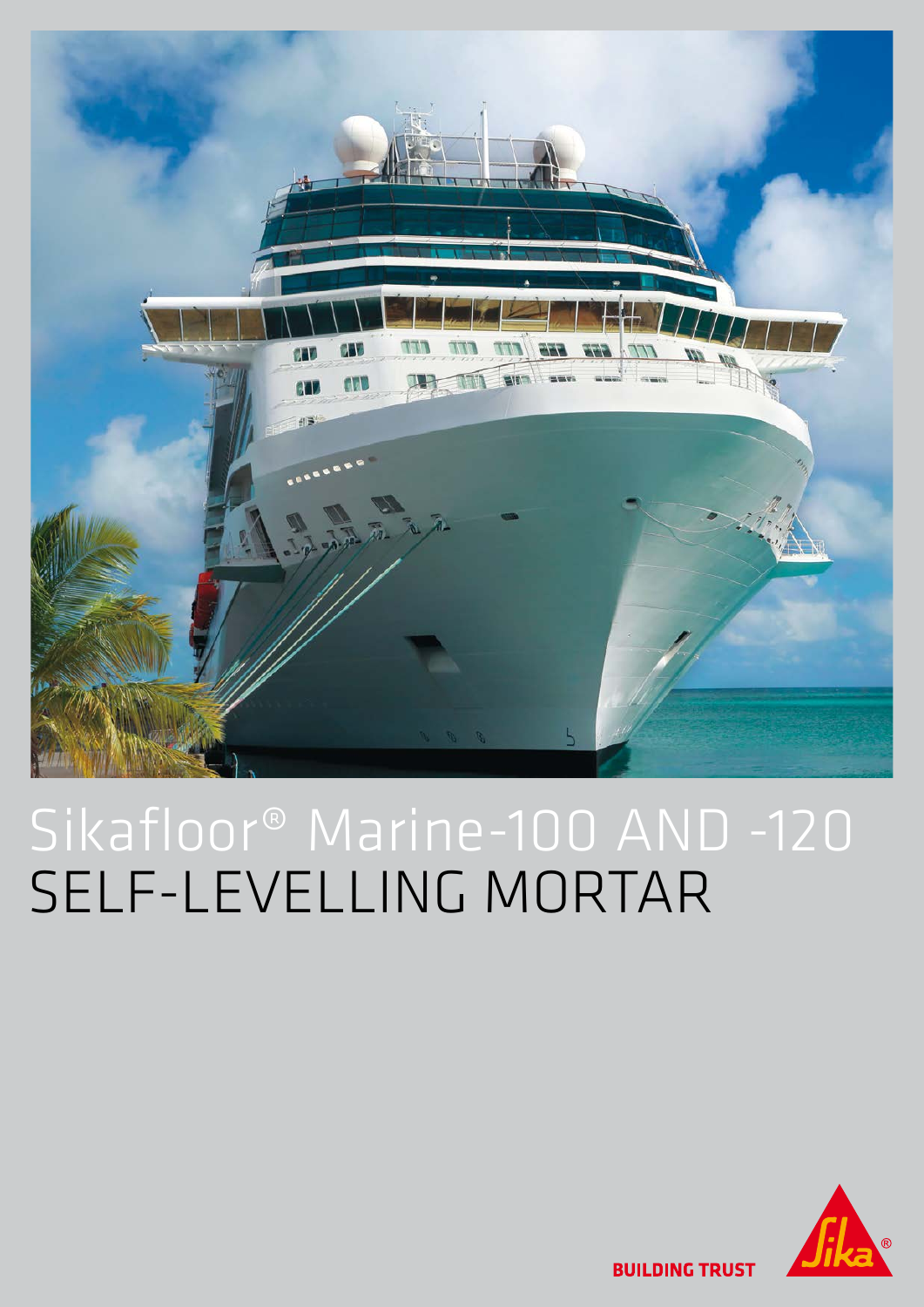# Sikafloor® Marine-100 AND -120 SELF-LEVELLING MORTAR

The global marine industry is a fast moving arena where innovations in construction methods are rapidly adapted to gain an edge over competitors. Manufacturers are looking for quicker and more consistent building techniques and ever reduced costs while designers want improved and innovative appearance, lower weight and better performance. As a supplier and partner to the marine manufacturing industry, Sika provides a range of state of the art technology solutions to assist ship builders in meeting these challenges.

### OUR SOLUTION

In order to give the applied carpets, vinyl, tiles, etc. a perfect smooth look, it is important that the underlay has a smooth surface too and that both the building height and the weight of the total underlay are respected.

Sikafloor® Marine-100 and Sikafloor® Marine-120 (after priming with Sikafloor® Marine Primer C) provide a fast and efficient solution for perfectly flat and levelled floors. They can be applied on top of existing hard foundations such as concretes and steel. For use on zinc, aluminum and anticorrosion primers containing free zinc and aluminum, please contact your local Sika company.





#### **CERTIFICATES**

Sikafloor® Marine products have been approved according to the IMO-regulation and other major authorities and classification societies.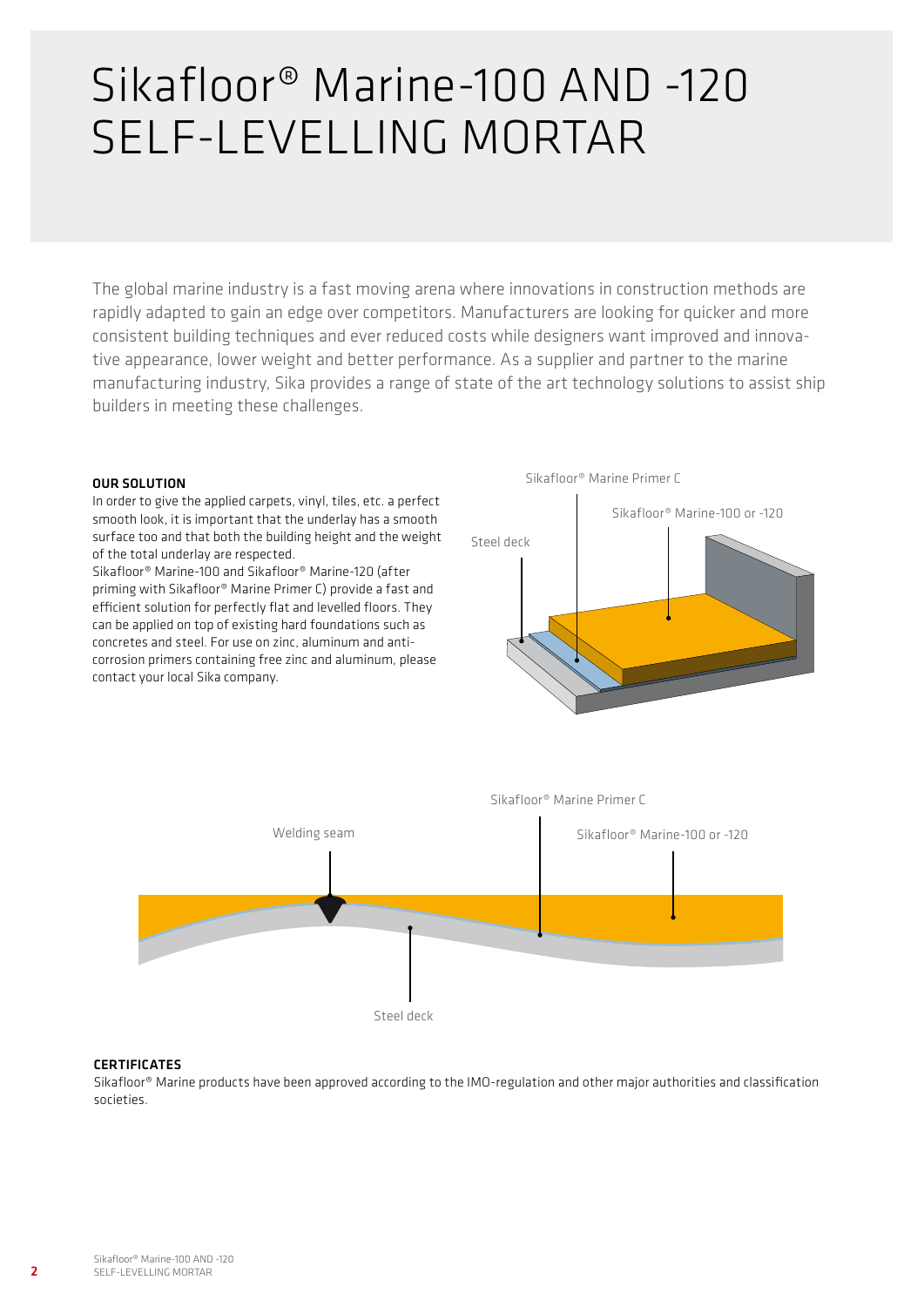Sikafloor® Marine-100 and -120 consist in a lightweight self-levelling one-component mortar that sets in few hours and solves the problem of levelling and smoothing. The self-levelling mortar has a good flexibility (E-modulus) which is important for absorbing minor subfloor movements and avoiding cracks due to stress in the surface. Whereas Sikafloor® Marine-100 is used in all types of dry accommodation areas in layers from 3 to 10 mm, Sikafloor® Marine-120 can as well be used in wet accommodation areas in layers from 3 to 30 mm.

## TECHNICAL BENEFITS

Sikafloor® Marine-100

- One-component self-levelling lightweight (density 0,90 g/cm3 )
- Can be applied in the thickness from only 3 and up to 10 mm giving a very smooth surface that, if necessary only needs slight grinding
- Can be applied in dry areas (interior decks)
- Very flexible with an E-modulus of 1,95 GPa
- **The compressive strength is above 5 MPa**
- Fast curing and walkable after 10-12 hours
- Extended shelf life of 12 months

Sikafloor® Marine-120

- One-component self-levelling lightweight  $(density 0.90 g/cm<sup>3</sup>)$
- Can be applied in the thickness from only 3 and up to 30 mm giving a smooth surface that, if necessary, only needs slight grinding
- Can be applied in dry as well as wet areas (interior decks)
- Very flexible with an E-modulus of 2,53 GPa
- The compressive strength is above 6,5 MPa
- Fast curing and walkable after 10-12 hours
- Extended shelf life of 12 months